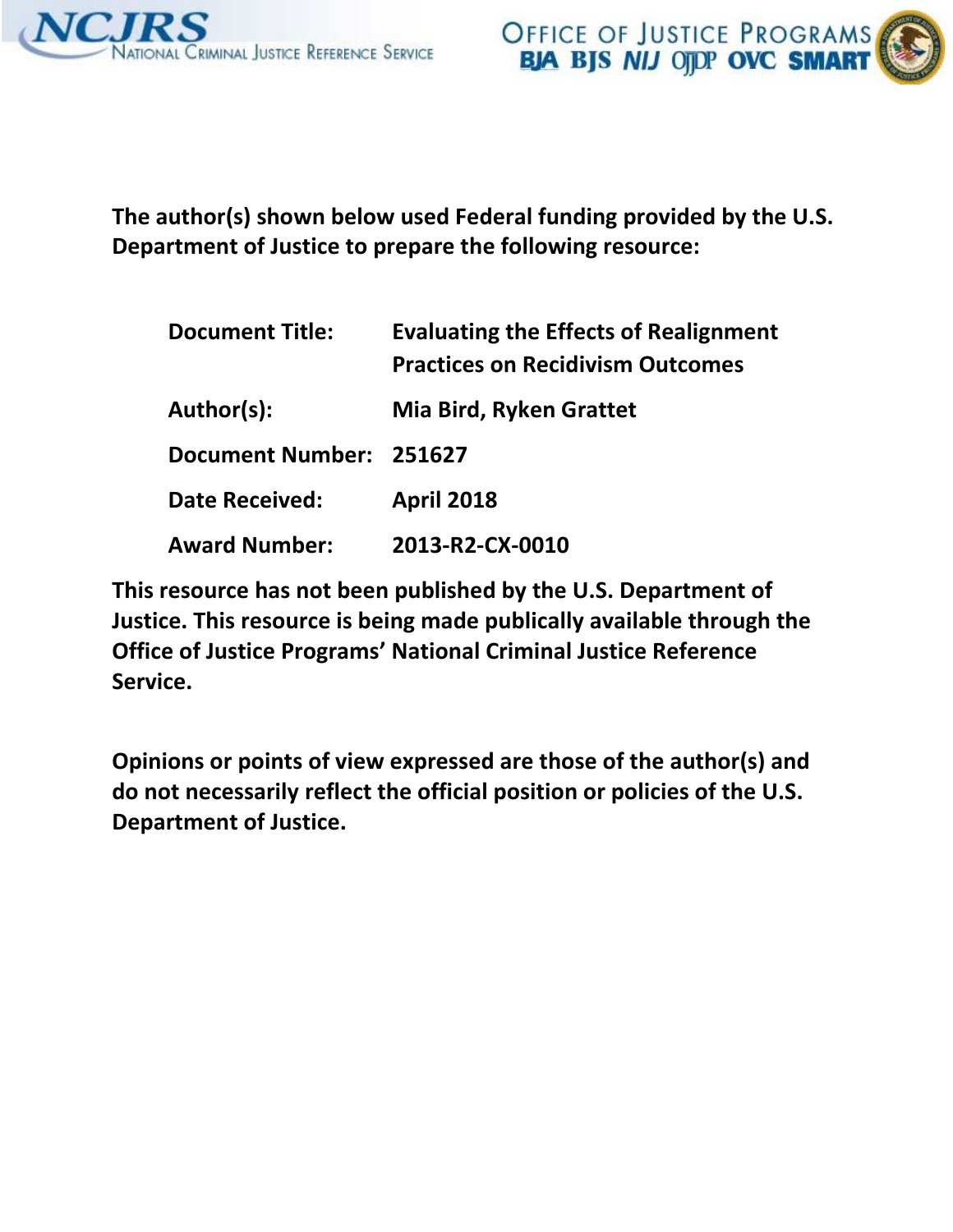# **Final Summary Overview: Award #2013-R2-CX-0010 Evaluating the Effects of Realignment Practices on Recidivism Outcomes**

Mia Bird (PI) Research Fellow, Public Policy Institute of California (415) 291-4471 [bird@ppic.org](mailto:bird@ppic.org)

Ryken Grattet (co-PI) Professor and Chair of Sociology, University of California, Davis Adjunct Fellow, Public Policy Institute of California (916) 440-1123 [grattet@ppic.org](mailto:grattet@ppic.org)

This project was supported by Award No. 2013-R2-CX-0010, awarded by the National Institute of Justice, Office of Justice Programs, US Department of Justice. The opinions, findings, and conclusions or recommendations expressed in this publication are those of the authors and do not necessarily reflect those of the Department of Justice.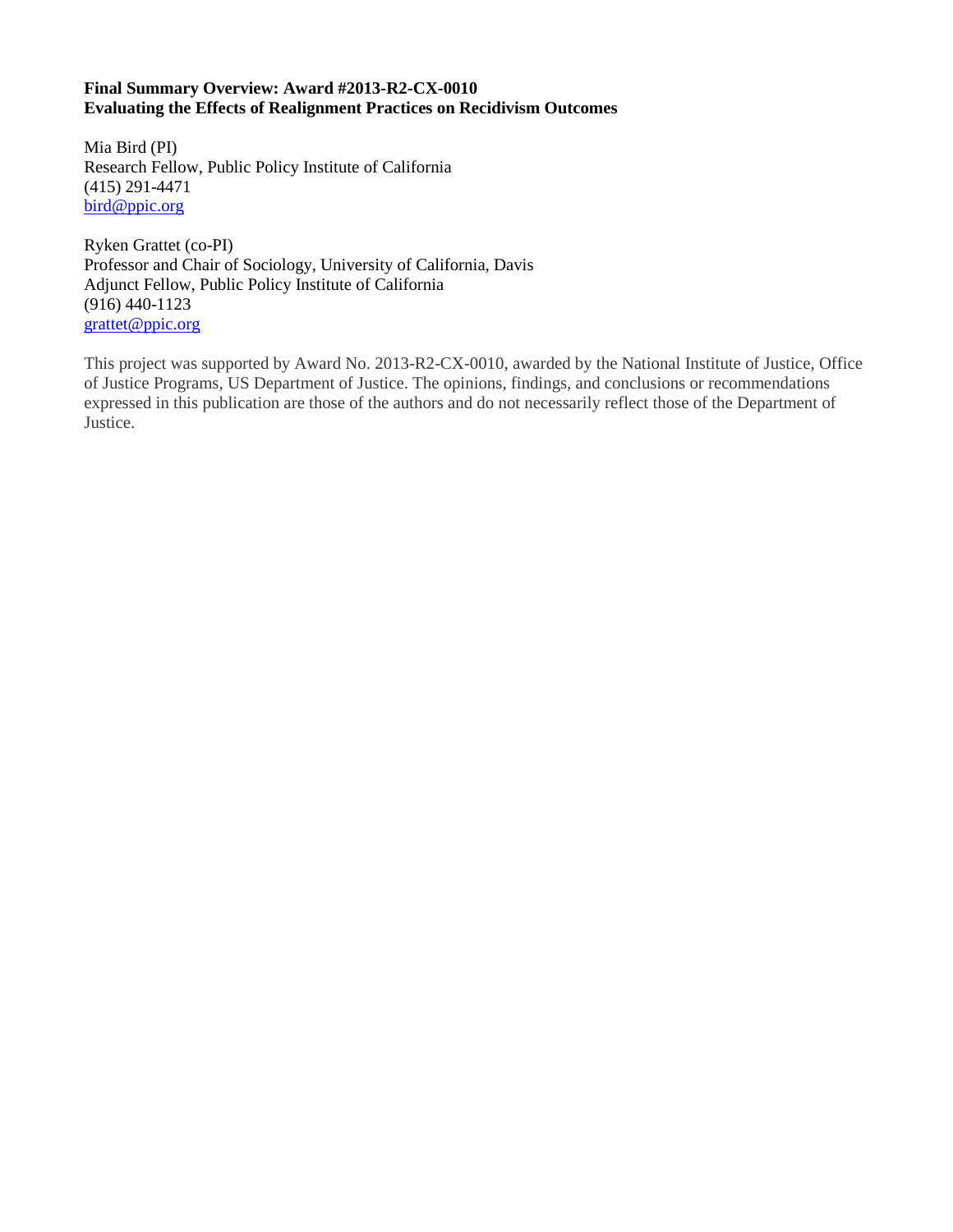# **Final Summary Overview: Award #2013-R2-CX-0010 Evaluating the Effects of Realignment Practices on Recidivism Outcomes Mia Bird (PI) and Ryken Grattet (co-PI), Public Policy Institute of California**

# **Project Purpose**

In 2011, California enacted Public Safety Realignment, a historic policy reform that resulted in dramatic reductions to the state prison population. Realignment shifted responsibility and authority over lower-level felons from the state prison and parole system to county jail and probation systems. From our current vantage point, it is clear that the changes brought by realignment paved the way for a series of subsequent reforms. [1](#page-2-0) Together, these reforms reflect two key features of the state's changing approach to criminal justice policy. First, the state has altered system incentives and rules to reduce its overall reliance on incarceration. Second, the state has increased the emphasis on the use of evidence-based interventions to reduce crime and criminal justice involvement. Despite the emphasis on data-driven policy and practice, dedicated resources to support data collection, evaluation, or research have not been provided. In the case of realignment, this is particularly problematic given that data capturing individuals moving through state and county criminal justice systems are kept in separate systems. Evaluating the effects of realignment or identifying effective recidivism-reduction interventions would not be possible without finding a way to collect and integrate data from these disparate systems.

In 2013, PPIC initiated the Multi-County Study (MCS), a data collection effort aimed at producing an integrated dataset to address these gaps. NIJ provided support for our first phase of analytic work drawing on the MCS dataset. The planned work would focus on the following research questions:

- (1) What was the impact of realignment on recidivism statewide?
- (2) How did the effects of realignment vary across counties?
- (3) How have service and sanction interventions affected recidivism outcomes?

# **BSCC-PPIC MCS Data**

ı

This project was initiated by PPIC, in collaboration with the California Board of State and Community Corrections (BSCC). The BSCC is the state agency tasked with overseeing the implementation and monitoring

<span id="page-2-0"></span><sup>&</sup>lt;sup>1</sup> As a further step toward lowering incarceration levels, voters passed Proposition 47 in November 2014, which required that certain lower-level drug and property offenses be charged as misdemeanors, resulting in reductions to prison and jail populations. Prop 47 also directed state criminal justice savings toward behavioral health programs and services. More recently, voters passed Proposition 57 in 2016, which is likely to reduce the prison population further by providing time credits for participation in programs thought to reduce the likelihood of recidivism.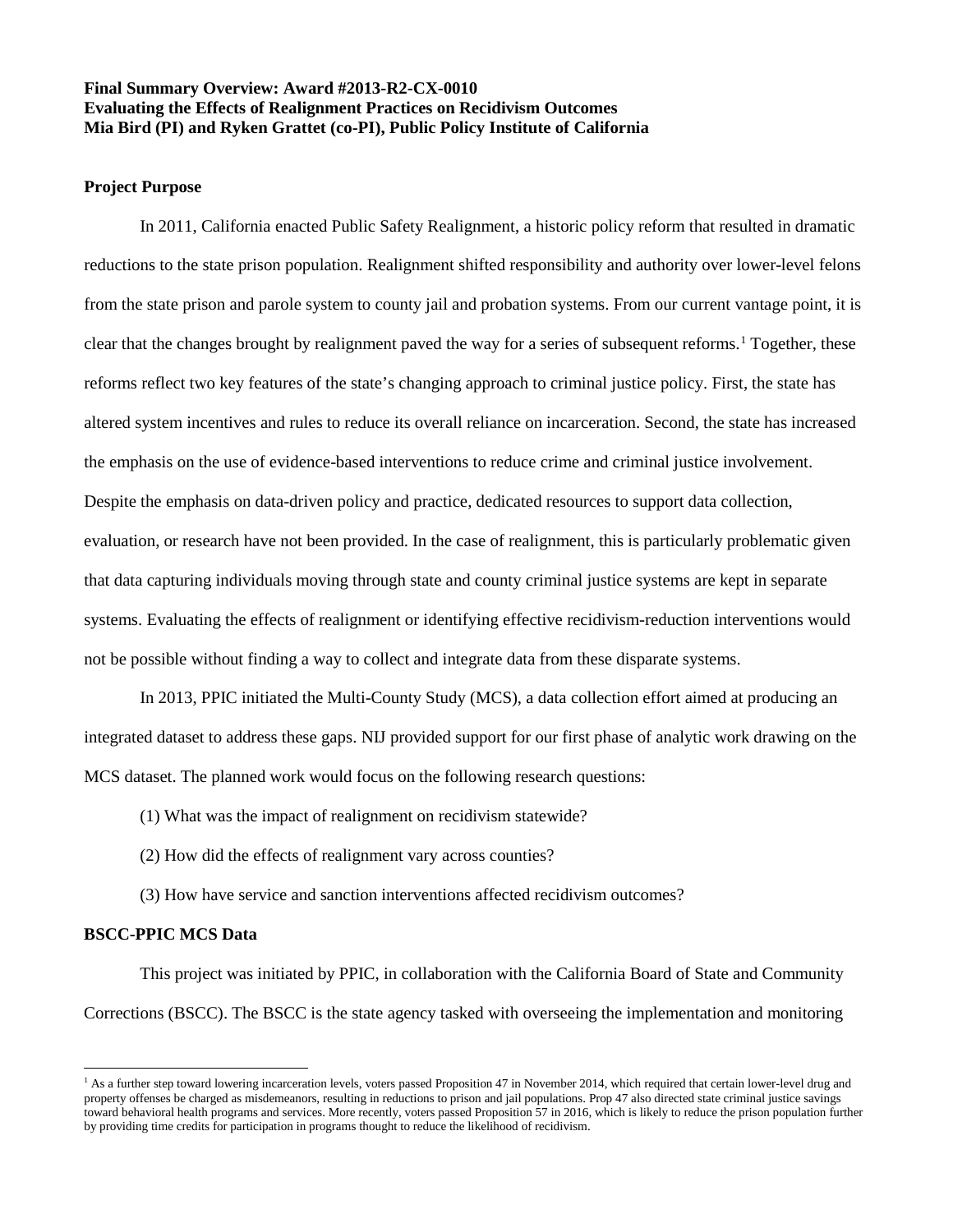the outcomes of realignment in the counties. At the start of the project, we entered into agreements with the California Department of Corrections and Rehabilitation (CDCR) and the California Department of Justice (DOJ) to provide the required individual-level data held by the state. We then identified  $12$  $12$  counties<sup>2</sup> that, as a group, represent the demographic, economic, and geographic diversity of California. We established partnerships with these counties, comprising about three-fifths of the state population, to extract individual-level data capturing the criminal justice population moving through jail and probation systems in the post-realignment period. We worked with the county criminal justice agencies to construct codebooks for the data provided and, ultimately, developed a standardization process to allow for the integration of data across the counties. By August 2015, we completed the first round of county data collection and were able to send a list of individuals to the state for matching to criminal history and recidivism records.

Substantial delays at the state level postponed our intended recidivism analyses. In the interim, we examined the county data. Although we were focused on causal research at the start of the project, through our interactions with state and county agencies, we found policymakers and practitioners were operating without basic information about criminal justice populations and jail and probation systems. We worked to fill this knowledge gap with a series of papers that provided descriptive analyses focused on the demographic and criminal characteristics of jail, probation, and pretrial populations, as well as analysis of how these populations were changing in relation to statewide policy reforms and the implications of those changes for county resource needs and practice. NIJ was acknowledged for support of this work, and these intermediary studies are synthesized in the final section of this summary report.

We eventually received the previously requested data from CDCR in May 2016 and from DOJ in June 2017. The initial dataset provided by DOJ was found to be incomplete, and we received a complete submission in November of 2017.<sup>[3](#page-3-1)</sup> At this stage, we have completed the analysis of the effects of realignment on recidivism and are working to determine how and why those effects vary across counties. We have conducted a preliminary assessment of how program, service, and sanction interventions vary across the counties, but have not yet

 $\overline{\phantom{0}}$ 

<span id="page-3-0"></span><sup>2</sup> These partner counties include: Alameda, Contra Costa, Humboldt, Fresno, Kern, Los Angeles, Orange, Sacramento, San Bernardino, San Francisco, Shasta, and Stanislaus.

<span id="page-3-1"></span><sup>&</sup>lt;sup>3</sup>The DOJ data was not accompanied by a codebook or data description file; it included 22 event types and 199 disposition types that needed to be collapsed into arrest and conviction outcomes. DOJ initially omitted data for a share of the requested population (a share of those with CDCR histories) so we achieved correspondence by reverse engineering the CDCR algorithm for classifying arrests and convictions. We submitted a follow-up request to DOJ and received a complete submission in November 2017.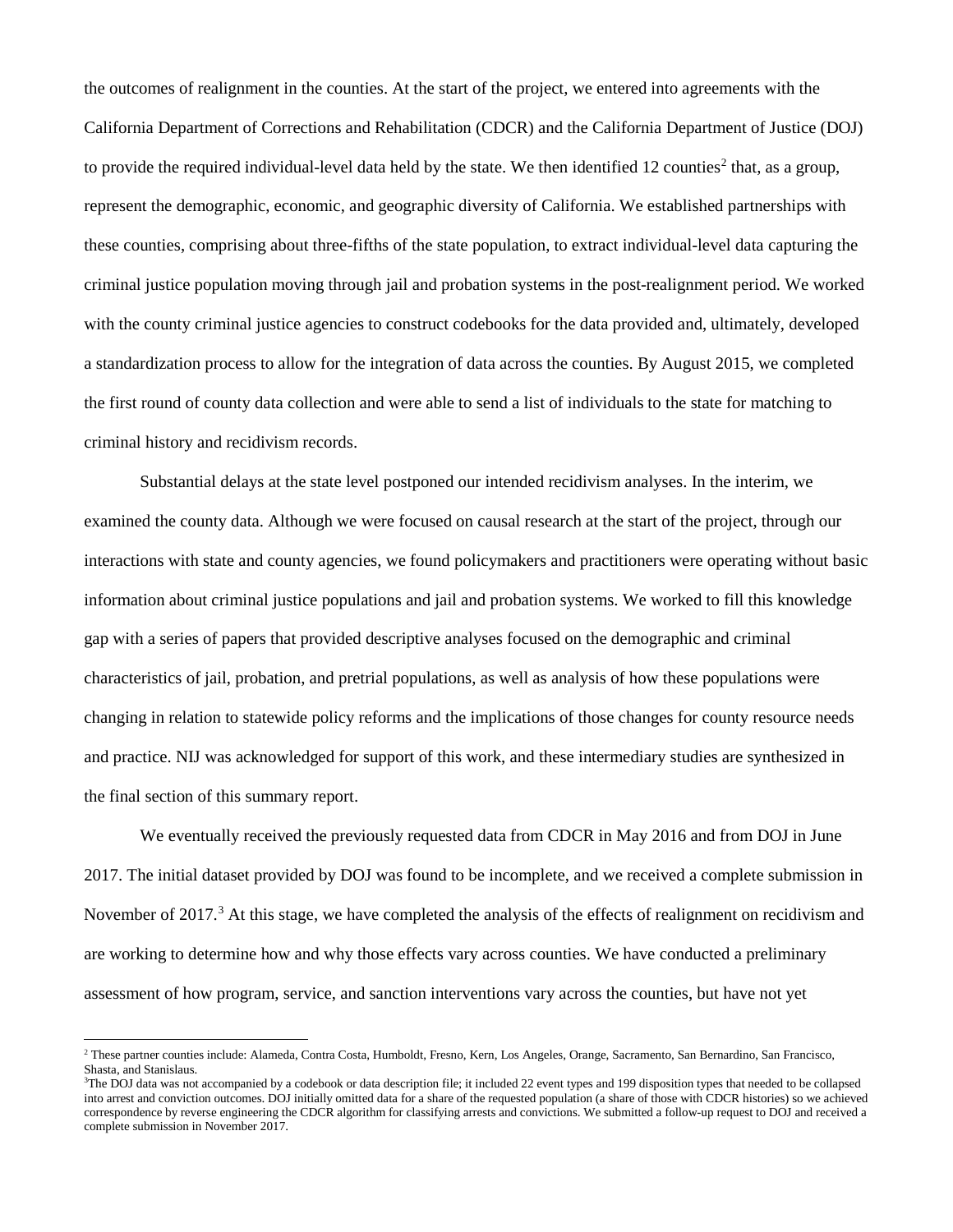completed the analysis of the relative effectiveness of these interventions for target subpopulations. We have also completed the analysis of changes in probation officer attitudes and orientations toward their roles and responsibilities. Here we summarize findings from our work-to-date.

### **Changes in Jail and Probation Populations under Realignment and Prop 47**

We have been able to leverage the MCS data to provide a unique view into how county jails and probation caseloads are changing under California's historic correctional reforms. Realignment reprioritized prisons as institutions where offenders serve time for convictions of serious, violent, and sexual offenses. Nonserious, non-violent, non-sexual drug and property offenders remain in the counties for supervision and incarceration. Proposition 47 prompted a second wave of reprioritization—this time concerning jail beds. Counties appear to be concentrating resources on more serious felony drug and property offenders, holding them in custody for longer periods of time. The trajectory of people held on felony drug charges is particularly clear. Realignment drove an increase in the number and share of individuals held or serving time in jail on felony drug charges. After Prop 47, people held or serving time for drug offenses decreased. However, those drug offenders who remain in local custody tend to stay for longer periods, suggesting that jails have prioritized more serious types of drug offenders.

Changes in the nature of the population under jail custody are paralleled in changes in probation populations. Realignment and Prop 47 increased the seriousness of offenders under probation supervision. Realignment added two types of offenders—those under post-release community supervision and those under mandatory supervision—who were previously the responsibility of the state prison and parole system and who tend to be convicted of more serious offenses. In the three years following realignment, these populations increased as a share of all new probation cases. Following the passage of Prop 47, new misdemeanor and felony probation cases—the traditional purview of county probation departments—declined. As a result, the share of the total probation caseload under post-release community supervision (PRCS) or mandatory supervision rose relative to the traditional caseload types. Once under supervision, realigned offenders on PRCS or mandatory supervision were booked into jail more frequently than felony and misdemeanor probationers. Individuals on PRCS or mandatory supervision were also more likely to be booked into jail multiple times within a year after starting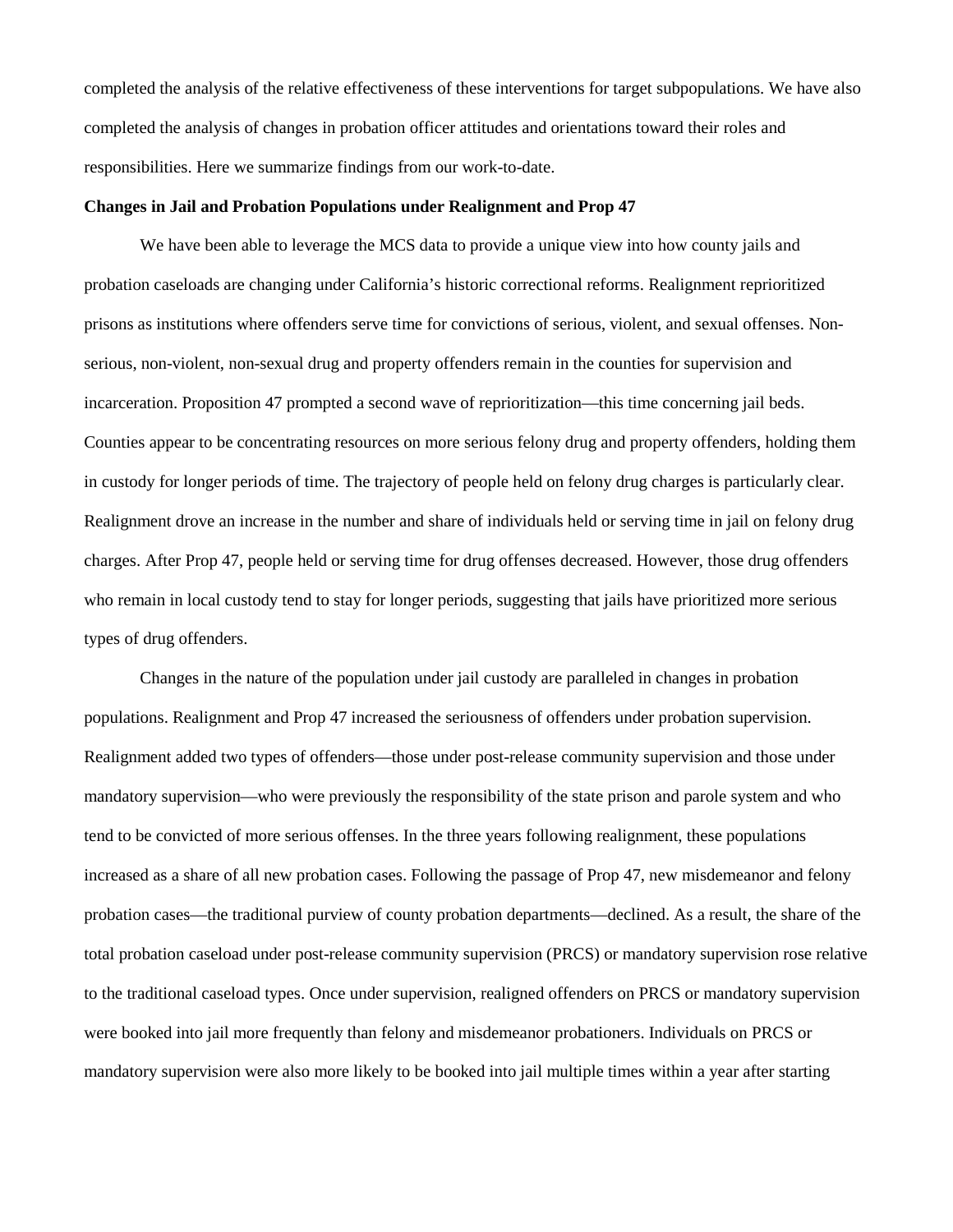supervision, and the amount of time they stayed in jail custody was longer compared to felony and misdemeanor probationers. These findings document a significant shift in the role of county jails and probation departments.

### **The Effects of Realignment on Recidivism**

 $\overline{\phantom{0}}$ 

The analyses of the effects of realignment on recidivism draw on the MCS dataset.<sup>[4](#page-5-0)</sup> Data are compiled from probation and sheriff departments, which provide the following individual-level records: booking dates and charges; release dates and types; jail lengths of stay; probation entries and exits by caseload types; risk and needs assessments; service and sanction interventions; and jail revocations. Through the MCS, these data are linked to the state data sources, which provide criminal and institutional histories—allowing for the construction of both prior offenses, as well as statewide rearrest and reconviction outcomes—and prison and revocations. We use these data to construct control characteristics and recidivism outcomes. Our measure of rearrest is adjusted to include both formal arrests and revocations to custody that are not preceded by a formal arrest; similarly, we adjust the measure of reconviction to include revocations that are not preceded by a formal reconviction. These adjustments allow for comparison between the pre-realignment period when individuals were often returned to prison for revocations, and the post-realignment period when counties were incentivized to pursue formal arrests and convictions due to new limitations on returns to prison through revocations. This approach allows us to separate a justice systems response to realignment from changes in underlying criminal behavior.

We estimate the effects of realignment on recidivism for two key treatment populations, the PRCS and 1170(h). The PRCS are individuals who would have been released from prison to state parole prior to realignment, but are now released to county probation supervision under realignment. The 1170(h) are formerly prison-eligible offenders who are now required to serve time in local jail under realignment. The treated groups included in this study are released between October 2011 and September 2013, and they are followed for up to two years. We draw on a pre-realignment comparison group composed of individuals released from prison between October 2009 and September 2011. We rely on a pre-post realignment design to leverage the swift

<span id="page-5-0"></span><sup>4</sup> To compile these data we underwent human subjects review by PPIC's internal Institutional Review Board (IRB) and the California State IRB. In addition, we received approvals from the California Department of Justice, which requires security measures and compliance with state confidentiality laws in the handling of Criminal Offender Record Information. Data are provided to us with identifiers, no names, only CII numbers, date of birth, race, and gender. These are the minimum elements needed to link data across systems and perform data quality checks. CII numbers are stripped during the analysis phase. Data are sent to CDCR and DOJ via secure ftp sites and are stored on highly secure IT systems at PPIC. Data are not shared with third parties. Data are never publicly reported if the sample size is less than 30. Further details about the measures put in place to protect the subjects of the research are described in our original grant proposal. These have not been modified.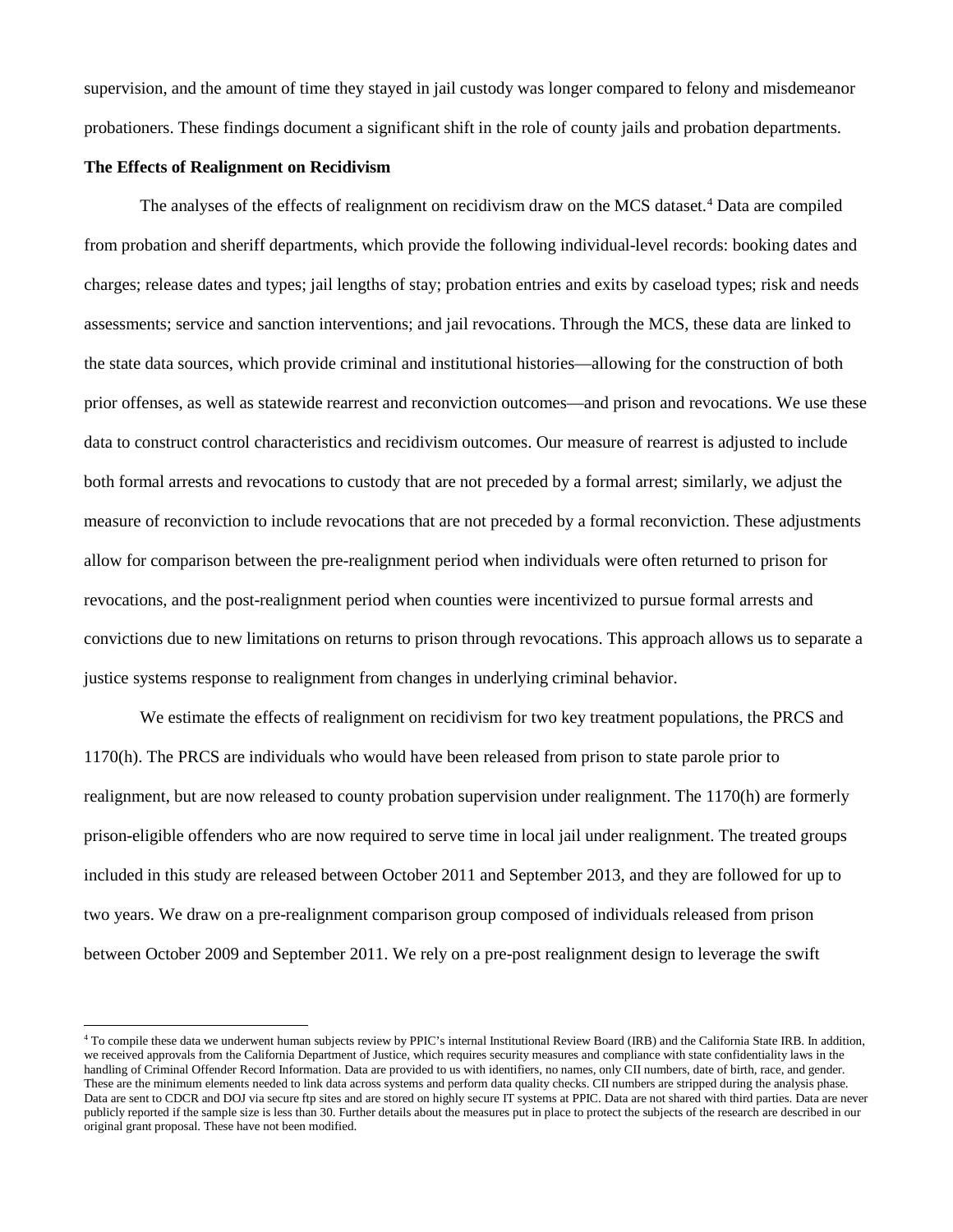passage and implementation of this natural policy experiment to identify treatment effects. Drawing on a rich set of individual-level characteristics, including demographics and criminal histories, we use propensity score matching to construct a pre-realignment control group for each of the post-realignment treatment groups. We then use a regression model to adjust for any remaining differences in characteristics between the treatment and control groups and estimate the effects of realignment on the rearrest and reconviction rates over one- and two-year recidivism windows.

# *The PRCS Group*

Realignment legislation requires that for individuals to be released on PRCS rather than traditional parole, they must have current offenses that are non-violent and non-serious, as well as meet additional criteria. In addition to changing the supervision site, realignment also required that revocations for this group be served at the county, rather than state, level. Overall, we find that the PRCS had higher rates of recidivism when compared with their pre-realignment counterparts. We estimate a one-year rearrest rate 5.2 percentage points higher and a two-year rearrest rate 2.6 percentage points higher than their pre-realignment counterparts. The PRCS one-year reconviction rate was 1.8 percentage points higher and the two-year reconviction rate was 2.4 percentage points higher than the pre-realignment group. As shown in Table 1 below, all estimates were highly significant. However, we find that nine of the twelve studied counties had lower rates of reconviction after realignment, indicating the overall estimate was driven by outcomes in a few large counties. In fact, when Los Angeles County—which comprised nearly one-half of the MCS PRCS population and one-third of the state population—is removed from the analysis, we estimate lower post-realignment reconviction rates. Our estimates of the effect of realignment on rearrest rates, however, remains similar in direction and magnitude. In general, we find substantial variation across counties in the effects of realignment on PRCS recidivism rates, suggesting that there may be a great deal to be learned about effective practice by leveraging variation in realignment strategies across counties. Of course, counties also differ in characteristics and these differences are likely driving some of the variation we observe in recidivism outcomes.

### *The 1170(h) Group*

Prior to realignment, individuals sentenced to more than one year in custody were generally sent to prison to serve those sentences. If individuals were sentenced to one year or less, they served their time in local jail.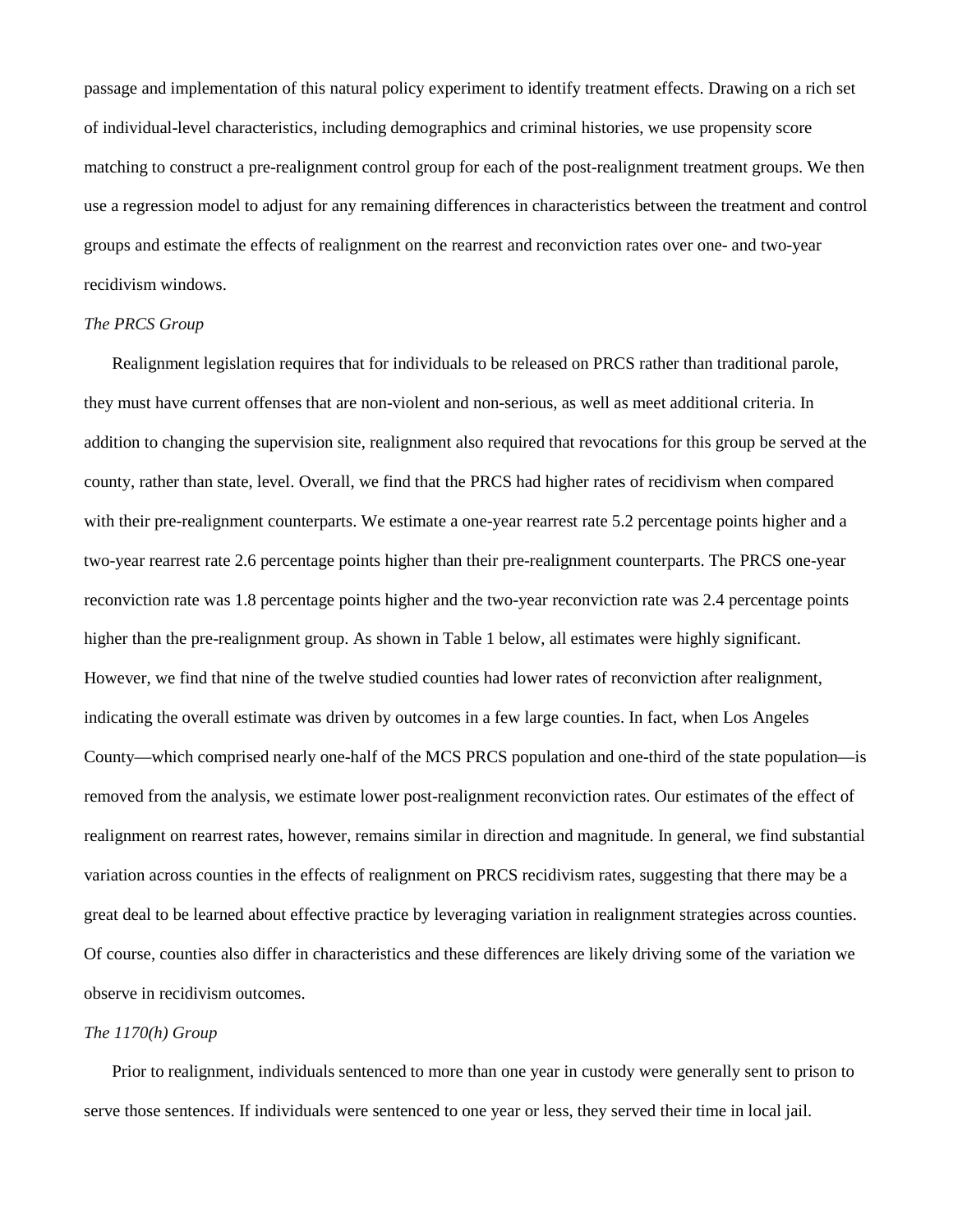Realignment created a set of offenses ("1170(h)" offenses) for which individuals could no longer be sentenced to prison, no matter how long their incarceration term. Realignment also created a new sentencing option for counties—they could either sentence these offenders to serve "straight" sentences in local jail with no supervision following release or "split" sentences, which have shorter jail sentences combined with probation supervision terms following release. The 1170(h) treatment group includes felony offenders released from jail custody in the two years following the implementation of realignment. We examine the effects of realignment for the full 1170(h) group, and we also conduct separate analyses for the straight-sentenced and the split-sentenced groups. We find no significant difference in the one-year rearrest rate, but we estimate the two-year rearrest rate was 2.3 percentage points higher for the 1170(h) population when compared to the pre-realignment control group. In contrast to the PRCS, we find that reconviction rates were lower—the one-year rate was 3.8 percentage points lower and the two-year rate was 2.0 percentage points lower—for the 1170(h) group. These estimates were highly significant, as shown in Table 1. When Los Angeles County is removed from the analysis, differences in reconviction rates further widen; in addition, we estimate a lower one-year rearrest rate for the 1170(h) group and no difference in two-year rates.

#### **TABLE 1**

|  | Coefficient estimates of treatment effects for each post-realignment group, measures adjusted for revocations |  |  |  |
|--|---------------------------------------------------------------------------------------------------------------|--|--|--|
|--|---------------------------------------------------------------------------------------------------------------|--|--|--|

|                                       | $\overline{\phantom{a}}$ |                       |                           |                           |
|---------------------------------------|--------------------------|-----------------------|---------------------------|---------------------------|
|                                       | Rearrest,<br>one-year    | Rearrest,<br>two-year | Reconviction,<br>one-year | Reconviction,<br>two-year |
| PRCS, including all MCS counties      | $5.2***$                 | $2.6***$              | $1.8***$                  | $2.4***$                  |
| PRCS, excluding Los Angeles county    | $5.4***$                 | $2.4***$              | $-5.7***$                 | $-2.2***$                 |
| 1170(h), including all MCS counties   | 0.1                      | $2.3***$              | $-3.8***$                 | $-2.0***$                 |
| 1170(h), excluding Los Angeles county | $-1.4***$                | $-0.7$                | $-10.1***$                | $-7.6***$                 |
| 1170(h), only straight-sentenced      | $-1.4***$                | 0.8                   | $-4.1***$                 | $-3.0***$                 |
| 1170(h), only split-sentenced         | $10.9***$                | n/a                   | $5.2**$                   | n/a                       |

SOURCES: Multi-County Study: demographic characteristics and criminal history data were provided by the California Department of Corrections and Rehabilitation (CDCR), the California Department of Justice (DOJ), and the 12 MCS county sheriff and probation departments.

NOTES: These estimates are for rearrest and reconviction outcomes, adjusted for changes in revocations over time. Each cell represents the coefficient estimate of the difference in recidivism outcomes for the referenced post-realignment treatment group when compared with the pre-realignment matched control group. In each case, we use a regression model to adjust for remaining, post-matching differences in the demographic and criminal history characteristics. Coefficient estimates should be interpreted as percentage point differences between the treatment and control group. \*\*\*p<.01, \*\*p<.05, \*p<.10.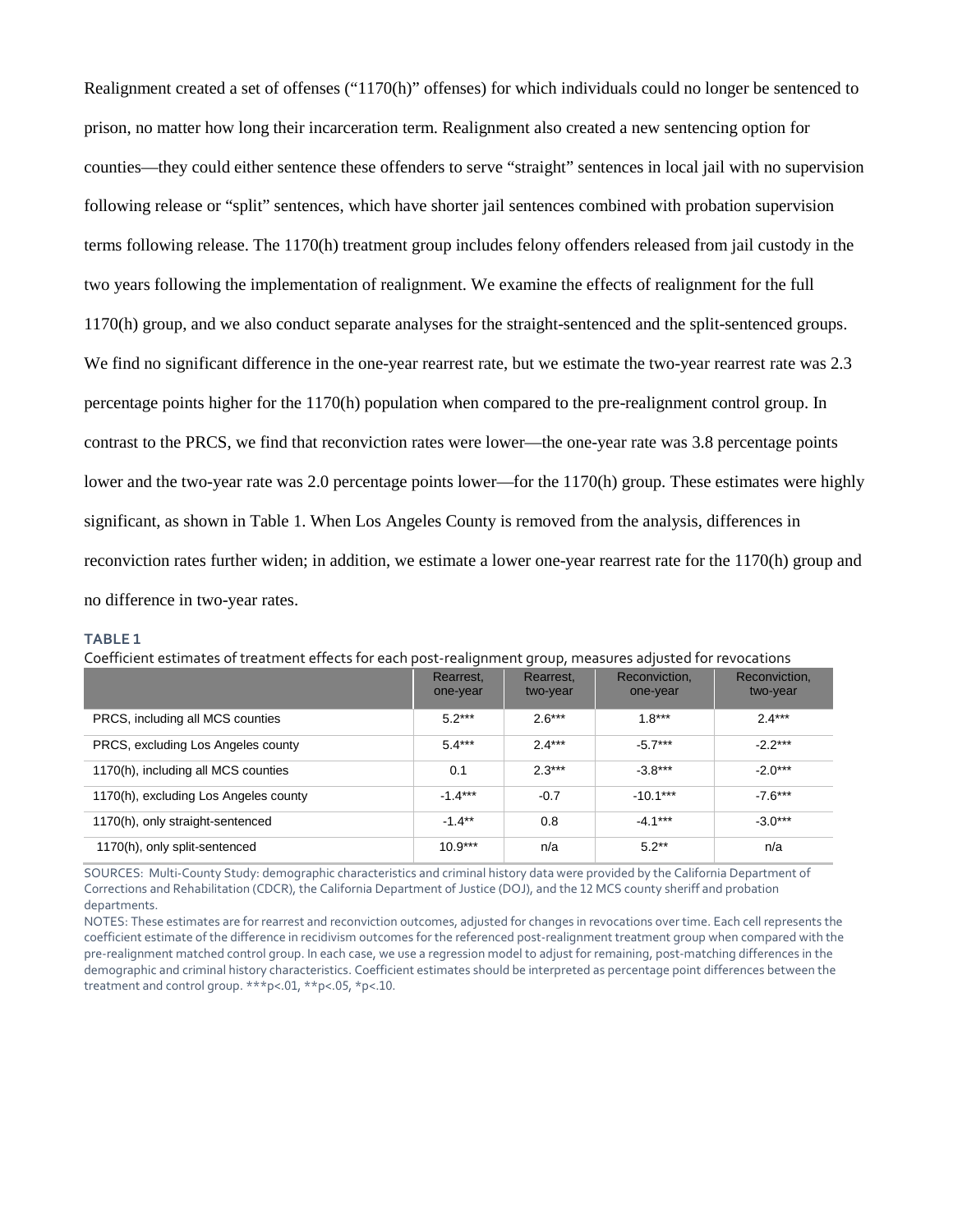### *Initial Assessment of Program, Service, and Sanction Interventions*

At this stage, we have examined the effects of one new sanctioning tool—the split sentence—on recidivism outcomes. We find that the realignment treatment group of 1170(h) offenders receiving sentences split between a jail term and a probation supervision term had higher rearrest rates but lower reconviction rates when comparted to a control group of pre-realignment prison releases; however, their 1170(h) counterparts who received only a jail term with no supervision, had universally lower recidivism outcomes under realignment (see Table 1). This finding, together with our finding that the PRCS had higher rates of recidivism, suggest we need to carefully examine the likely complex relationship between supervision and recidivism. The MCS dataset includes a wide range—from education programs to behavioral therapy to parenting classes—of reentry program and service interventions. The use of these interventions, as well as the availability of data capturing them—varies across counties and over time. Table 2 summarizes the prevalence of these programs and services across counties and the extent to which counties have been able to provide data on these interventions.

#### **TABLE 2**

| Surfinialy of program and service interventions data by ingli-level category and county |           |                            |                              |                 |                    |           |           |                    |
|-----------------------------------------------------------------------------------------|-----------|----------------------------|------------------------------|-----------------|--------------------|-----------|-----------|--------------------|
|                                                                                         | Education | Behavioral/<br>Life Skills | Cognitive<br><b>Behavior</b> | Employ-<br>ment | General<br>Reentry | Health    | Housing   | Substance<br>Abuse |
| Alameda                                                                                 | Received  | Pending                    | NA.                          | Received        | Pending            | Received  | Received  | Received           |
| Contra Costa                                                                            | Received  | Pending                    | Pending                      | Pending         | Pending            | Pending   | Pending   | Pending            |
| Fresno                                                                                  | Received  | Received                   | Received                     | Received        | Received           | Pending   | Pending   | Pending            |
| <b>Humboldt</b>                                                                         | Received  | Received                   | Received                     | Pending         | NA.                | Received  | NA        | Pending            |
| Kern                                                                                    | Received  | Pending                    | Pending                      | Received        | Pending            | NA        | Pending   | Pending            |
| Los Angeles                                                                             | Received  | Pending                    | Received                     | Received        | Pending            | Pending   | Pending   | Pending            |
| Orange                                                                                  | Received  | Received                   | Received                     | Received        | Received           | Received  | Received  | Received           |
| Sacramento                                                                              | Received  | Pending                    | NA.                          | Pending         | Pending            | Pending   | <b>NA</b> | Pending            |
| San Bernardino                                                                          | Pending   | Pending                    | Pending                      | Pending         | Pending            | Pending   | NA.       | Pending            |
| San Francisco                                                                           | Pending   | Pending                    | Received                     | Pending         | Received           | <b>NA</b> | Received  | Pending            |
| Shasta                                                                                  | Received  | Pending                    | Pending                      | Pending         | Pending            | NA        | NA.       | Pending            |
| <b>Stanislaus</b>                                                                       | Received  | Received                   | Received                     | Received        | <b>NA</b>          | Received  | <b>NA</b> | Received           |

Summary of program and service interventions data by high-level category and county

SOURCES: Multi-County Study programs and services data.

NOTES: "NA" is used to indicate that the county does not have a program or service that fits the column category.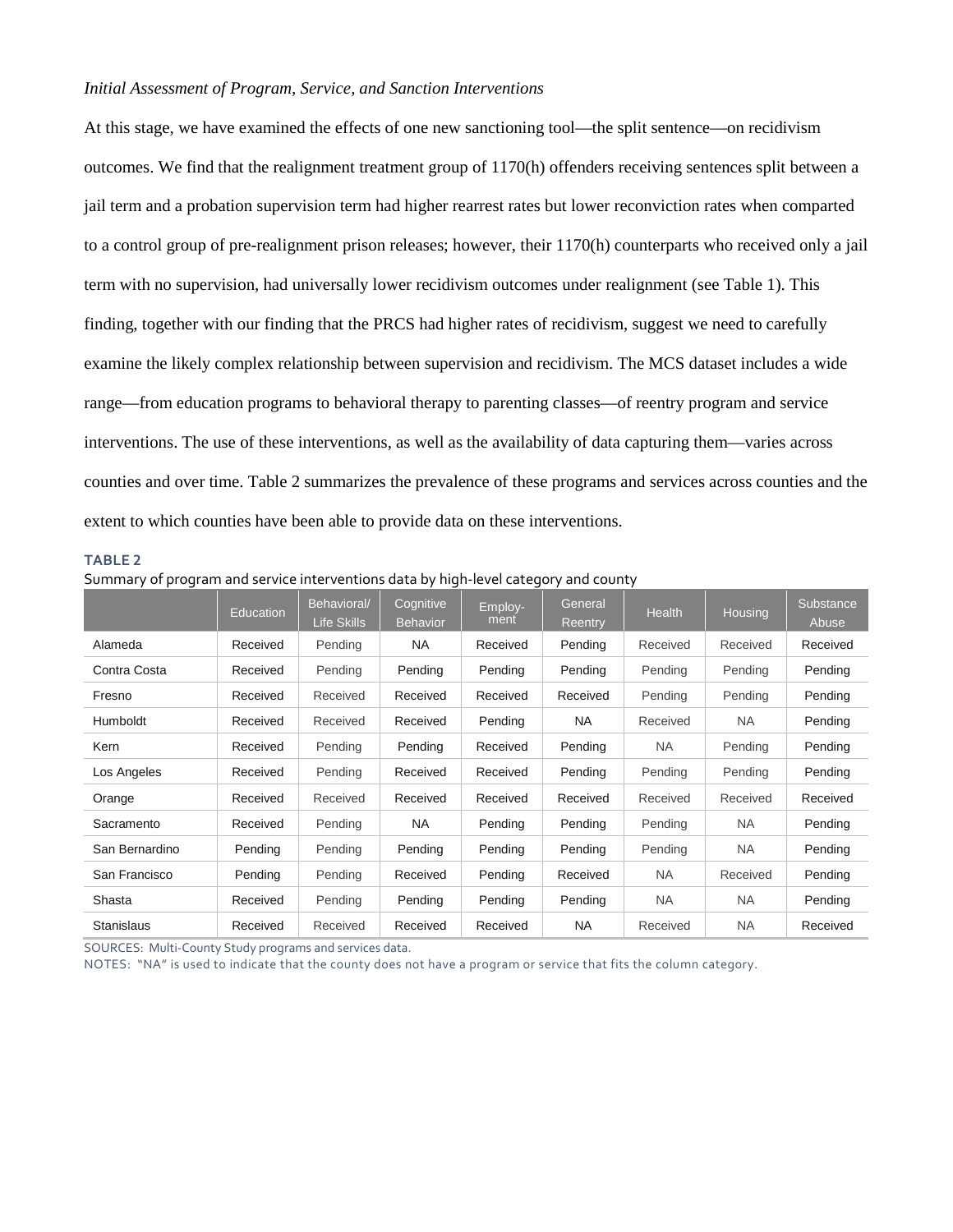#### **Changes in Probation Officer Attitudes and Orientations**

Our original NIJ proposal included a short survey that was to be fielded on probation officers in the 12 counties and was designed to gauge the importance of social work and law enforcement aspects of probation work. During the course of the study, we learned of the BSCC survey, which posed many more questions on both the social work and enforcement aspects of work, contained a wide range of respondents covering both probation officers and their supervisors, used a large statewide sample, and was undertaken at two points in time (2002, 2014). Compared to our planned survey, the BSCC survey provides a stronger empirical basis to investigate the nature of probation work, and to assess how it has changed over time.

We use the survey data to explore the concept of "hybrid" supervision practices, in which social work and law enforcement aspects are balanced. We want to know whether the survey shows evidence of increasing hybridity in California probation and whether supervisors and front-line probation officers differ in the degree to which they embrace the practice of blending social work and law enforcement activities. Prior research suggests the hybrid model has emerged as a dominant paradigm in probation nationally and has been shown to be more effective than a heavy emphasis on enforcement alone. We find evidence that probation supervisors have shifted more toward a hybrid model, but that probation officers report less change. Supervisors' ratings of the importance of many of the enforcement aspects of probation work have remained similar or increased between 2002 and 2014. Meanwhile, supervisors' ratings of the importance of the social work aspects have mostly increased over time. On the other hand, front-line probation officers report they are doing less of several kinds of enforcement and the same or more of others. Probation officers also mostly report they are doing social work tasks at roughly the same frequency in 2014 as they were in 2002. These differences across years and across levels points to a potential mismatch between supervisors and probation officers in terms of whether the social work dimension of probation work is becoming more central, as it appears to be for supervisors, or whether it has remained largely the same, as it appears to be for probation officers.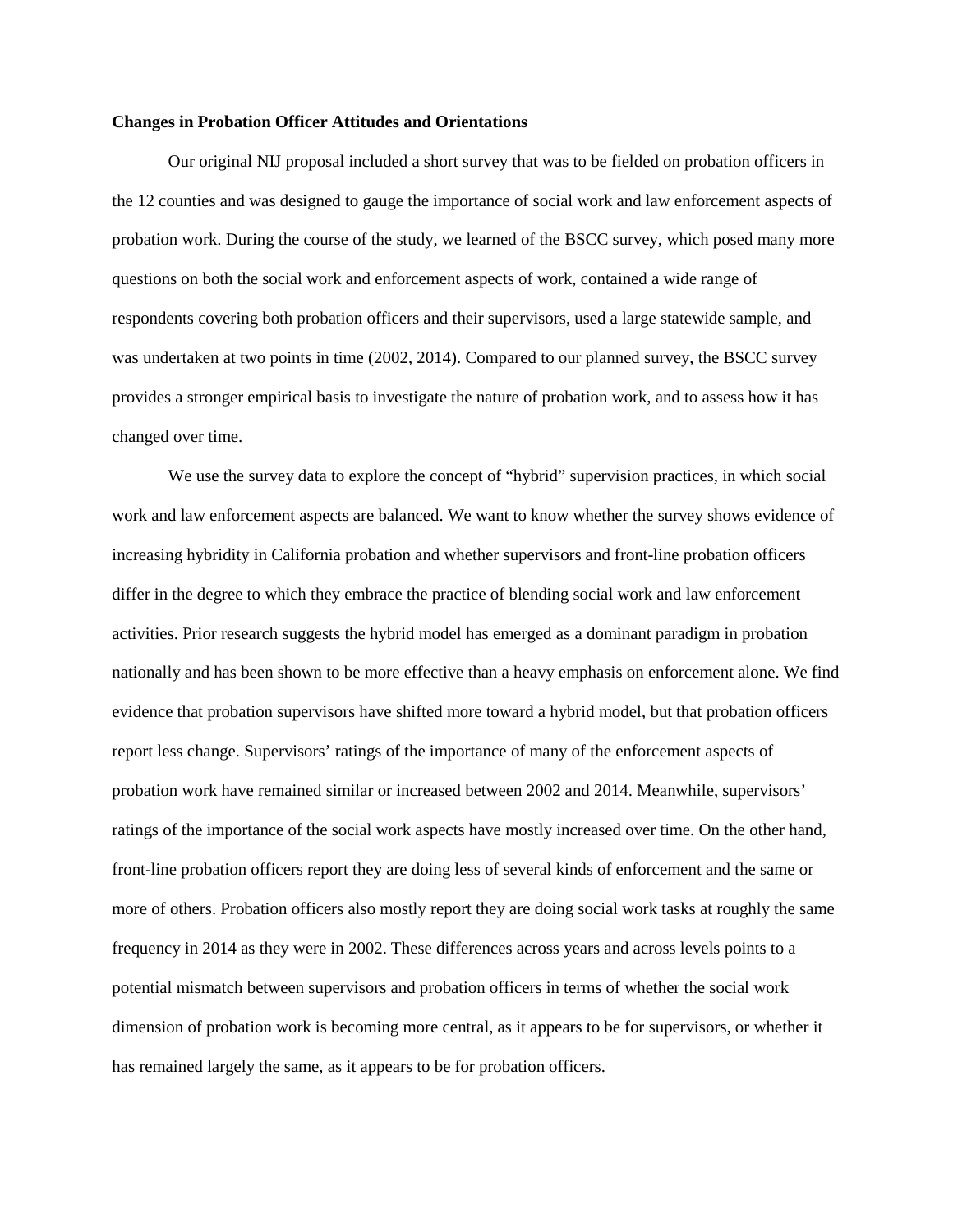In addition, the 2014 survey introduced a range of new questions pertaining to case management, data collection, and research. We find further evidence of a mismatch between probation officers and supervisors. In particular, supervisors are more likely to report higher frequencies of those newer aspects of the job than probation officers. Although there are differences between probation officers and supervisors revealed by these data, it is important not to overstate them. With the exception of using data to measure program outcomes, both probation officers and supervisors report doing these new tasks at the same or greater frequency than probation officers report doing both social work and enforcement tasks. We use these findings to demonstrate that the hybrid model has come to encompass not just traditional social work and enforcement tasks, but also ascendant professional ideas about risks-based supervision, case management, and data and research. An article from these findings will be submitted to a journal in December.

# **Scholarly Products**

Our goal in undertaking this work was to generate research to inform policy and practice in California, as well as in other states wishing to pursue criminal justice reform based on California's experience. We have sought out opportunities to publish PPIC reports, reaching a broad network of policymakers and practitioners in California; presented our work at national conferences; and published in scholarly journals.

### *Published Peer-reviewed Policy Research Reports*

- Grattet, Ryken, Sonya Tafoya, Mia Bird, and Viet Nguyen. 2016. *California's County Jails in the Era of Reform.* Public Policy Institute of California
- Tafoya, Sonya, Mia Bird, Viet Nguyen, and Ryken Grattet. 2017. *Pretrial Release in California*. Public Policy Institute of California.
- Nguyen, Viet, Ryken Grattet, and Mia Bird. 2017. *California Probation in the Era of Reform*. Public Policy Institute of California.
- Bird, Mia, Ryken Grattet, and Viet Nguyen. 2017. *Realignment and Recidivism in California*. Public Policy Institute of California.

### *Published and In progress Peer-review Journal Articles*

• Grattet, Ryken, Mia Bird, Viet Nguyen, and Sonya Tafoya. 2017. "California Jails under Realignment and Proposition 47." *California Journal of Politics and Policy* 9(3):1-15 [DOI: 10.5070/P2cjpp9336924]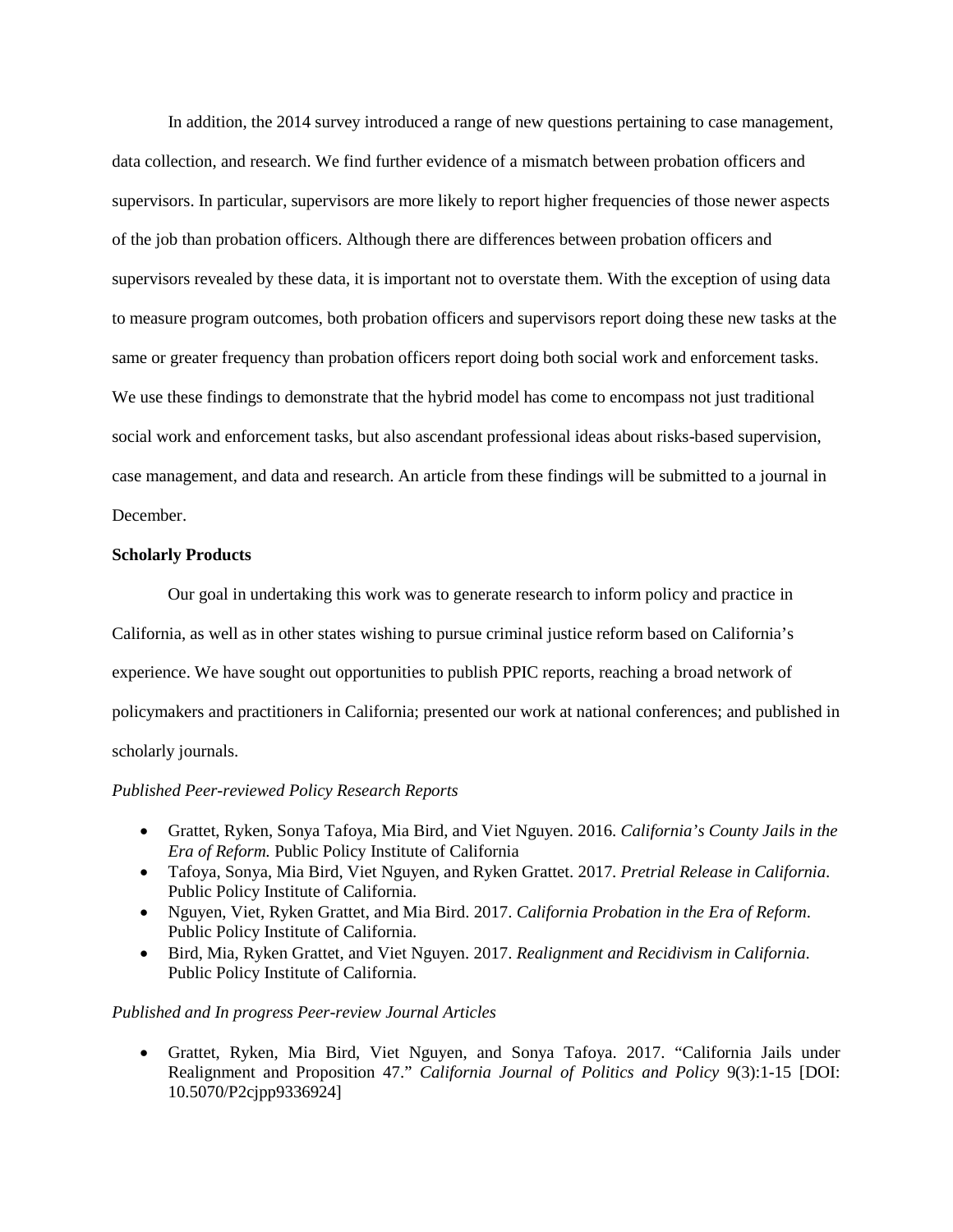- Nguyen, Viet, Ryken Grattet, and Mia Bird. Forthcoming. "Changing Characteristics of California Probation Populations: Revelation of New Data" *APPA Perspectives*.
- Nguyen, Viet, Ryken Grattet, Mia Bird, and Justin Goss. In progress. "Probation's Changing Role in California: Challenges and Opportunities for Hybrid Supervision."
- Bird, Mia, Ryken Grattet, and Viet Nguyen. In preparation. *California's Great Experiment: How has public safety realignment affected recidivism?*

#### **Implications for Criminal Justice Policy and Practice**

To date, our research has portrayed the changes in the local correctional populations across two major reforms—2011's Public Safety Realignment and 2014's Proposition 47—and across probation systems and county jails. Moreover, through the survey data we have compiled, we have been able to explore the way the nature of probation work has changed. And, finally, we have provided an in-depth analysis of how realignment has affected recidivism and are in the preliminary stages of identifying effective program, service, and sanction interventions.

Realignment changed major features of the correctional system by lessening deterrence and incapacitation and aiming to improve rehabilitation. The results we see here are likely reflective of the impacts of these countervailing changes. The strongest conclusion from this work is that, in the first years under realignment, recidivism outcomes have varied substantially across realignment treatment groups and counties, with some offenders achieving much better outcomes under realignment and others faring worse in comparison to their pre-realignment counterparts. However, analysis of the first two years of realignment is insufficient to draw policy conclusions because many counties were unprepared to take on the challenges of implementing evidence-based interventions with more serious offender groups. Given that context, our findings show some promise that improvements can be made over time, particularly if we are able to leverage the diversity of county approaches to identify and disseminate effective practices.

Our work on changes in jail and probation populations has demonstrated that the state and counties have prioritized correctional resources for more serious offenders under Realignment and Prop 47. This change has reduced overall incarceration levels and criminal justice contact, but has also increased the need for guidance on evidence-based practices at the local level. The MCS serves as an